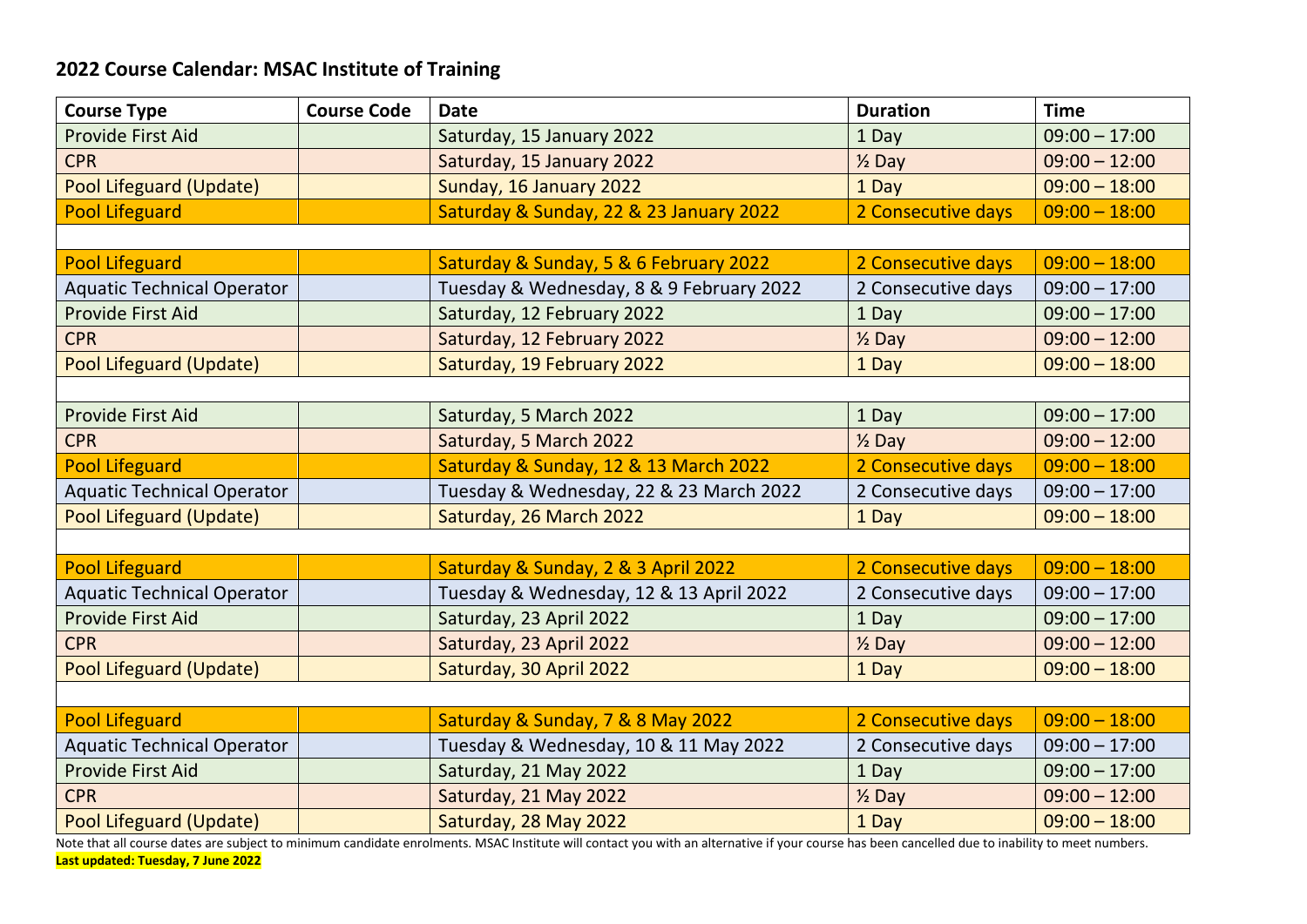| <b>Aquatic Technical Operator</b> | Tuesday & Wednesday, 7 & 8 June 2022      | 2 Consecutive days | $09:00 - 17:00$ |
|-----------------------------------|-------------------------------------------|--------------------|-----------------|
| <b>Pool Lifeguard</b>             | Saturday & Sunday, 11 & 12 June 2022      | 2 Consecutive days | $09:00 - 18:00$ |
| <b>Provide First Aid</b>          | Saturday, 18 June 2022                    | 1 Day              | $09:00 - 17:00$ |
| <b>CPR</b>                        | Saturday, 18 June 2022                    | $\frac{1}{2}$ Day  | $09:00 - 12:00$ |
| Pool Lifeguard (Update)           | Saturday, 25 June 2022                    | 1 Day              | $09:00 - 18:00$ |
|                                   |                                           |                    |                 |
| <b>Pool Lifeguard</b>             | Saturday & Sunday, 2 & 3 July 2022        | 2 Consecutive days | $09:00 - 18:00$ |
| <b>Aquatic Technical Operator</b> | Tuesday & Wednesday, 5 & 6 July 2022      | 2 Consecutive days | $09:00 - 17:00$ |
| <b>CPR</b>                        | Saturday, 9 July 2022                     | $\frac{1}{2}$ Day  | $09:00 - 12:00$ |
| <b>Provide First Aid</b>          | Saturday, 9 July 2022                     | 1 Day              | $09:00 - 17:00$ |
| Pool Lifeguard (Update)           | Saturday, 16 July 2022                    | 1 Day              | $09:00 - 18:00$ |
|                                   |                                           |                    |                 |
| <b>Aquatic Technical Operator</b> | Tuesday & Wednesday, 9 & 10 August 2022   | 2 Consecutive days | $09:00 - 17:00$ |
| <b>CPR</b>                        | Saturday, 13 August 2022                  | $\frac{1}{2}$ Day  | $09:00 - 12:00$ |
| <b>Provide First Aid</b>          | Saturday, 13 August 2022                  | 1 Day              | $09:00 - 17:00$ |
| Pool Lifeguard (Update)           | Saturday, 20 August 2022                  | 1 Day              | $09:00 - 18:00$ |
| <b>Pool Lifeguard</b>             | Saturday & Sunday, 27 & 28 August 2022    | 2 Consecutive days | $09:00 - 18:00$ |
|                                   |                                           |                    |                 |
| <b>Aquatic Technical Operator</b> | Tuesday & Wednesday, 6 & 7 September 2022 | 2 Consecutive days | $09:00 - 17:00$ |
| <b>CPR</b>                        | Saturday, 17 September 2022               | $\frac{1}{2}$ Day  | $09:00 - 12:00$ |
| <b>Provide First Aid</b>          | Saturday, 17 September 2022               | 1 Day              | $09:00 - 17:00$ |
| Pool Lifeguard (Update)           | Saturday, 24 September 2022               | 1 Day              | $09:00 - 18:00$ |
|                                   |                                           |                    |                 |
| <b>Aquatic Technical Operator</b> | Tuesday & Wednesday, 4 & 5 October 2022   | 2 Consecutive days | $09:00 - 17:00$ |
| <b>Pool Lifeguard</b>             | Saturday & Sunday, 8 & 9 October 2022     | 2 Consecutive days | $09:00 - 18:00$ |
| <b>Provide First Aid</b>          | Saturday, 15 October 2022                 | 1 Day              | $09:00 - 17:00$ |
| <b>CPR</b>                        | Saturday, 15 October 2022                 | $\frac{1}{2}$ Day  | $09:00 - 12:00$ |
| Pool Lifeguard (Update)           | Saturday, 29 October 2022                 | 1 Day              | $09:00 - 18:00$ |
|                                   |                                           |                    |                 |

Note that all course dates are subject to minimum candidate enrolments. MSAC Institute will contact you with an alternative if your course has been cancelled due to inability to meet numbers. **Last updated: Tuesday, 7 June 2022**